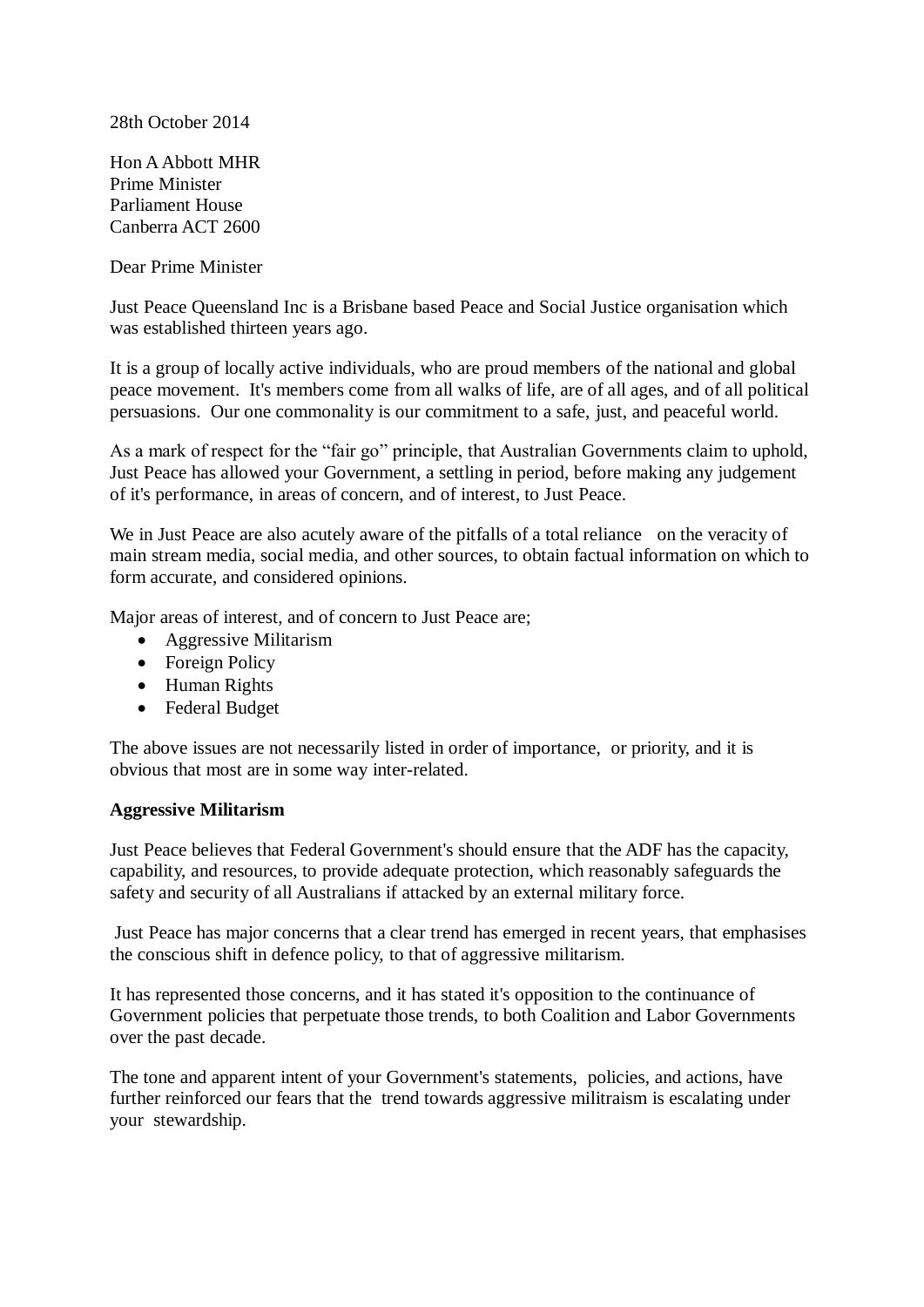Some of the factors that have reinforced our concerns are;

- Your Governments failure to repudiate the Howard Governments adoption and implementation of the pre-emptive strike doctrine, that committed Australian troops to the illegal invasion, and occupation, of Iraq;
- Your Government's commitment of billions of taxpayer dollars to purchase 72 of 100 yet to be proven F35 Fighter Jets, the largest expenditure ever on military hardware;
- This was at the time of a claimed budget emergency, which has been strongly disputed. It was also during the framing and delivery of a Federal budget which has been widely criticised as one of the harshest and unfair budgets in Australian history;
- The Defence Ministers statement that Australia would support any US request for involvement in the then developing Iraq conflict;
- The Government's actions in transporting, and dropping military hardware to forces in Northern Iraq under the guise of it being humanitarian aid; (Just Peace supports genuine humanitarian aid being provided)
- The Government's decision to commit ADF Fighter Jets, and other equipment in readiness to perform bombing raids in Northern Iraq, and to deploy 600 plus ADF personnel to what the US terms a war zone.
- The conservative open ended estimated annual expenditure of \$500M, on the deployment, and the \$630M plus allocated to intelligence services, makes a mockery of your Government's slogans, of Budget Emergencies, Debt and Deficit, and Budget Black Hole;
- The Government's involvement as a non member, in NATO discussions on the Syrian and Ukraine conflicts. Just Peace suspects that this is an indication that Australia could become involved in at least one of those conflicts;
- The failure of the Government to legislate for a "mandatory" Parliamentary debate before committing Australian troops to war/ war zones, and not justifying it's actions to all Australians by way of open debate in both Houses of Parliament;
- The Government's recent "Force Posture Agreement" with the US Government, that authorises increased numbers of US Marines being based in Australia, that allows greater US access to our Ports, and Air Bases, and the creation/expansion of Joint Training Facilities, (JTF's euphemism for US Bases) on Australian soil;
- The announcement that there will be increased joint military land/sea/air exercises in the future involving the US, Japan, Indonesia, China and other foreign forces on our "sovereign" soil;
- The interdiction of a foreign vessel on the high seas, and the detention of 157 Asylum Seekers for more than one month on an Australian Customs vessel. The legality of that action is being tested in the High Court;
- The encroachment of Australian naval vessels into Indonesian territorial waters on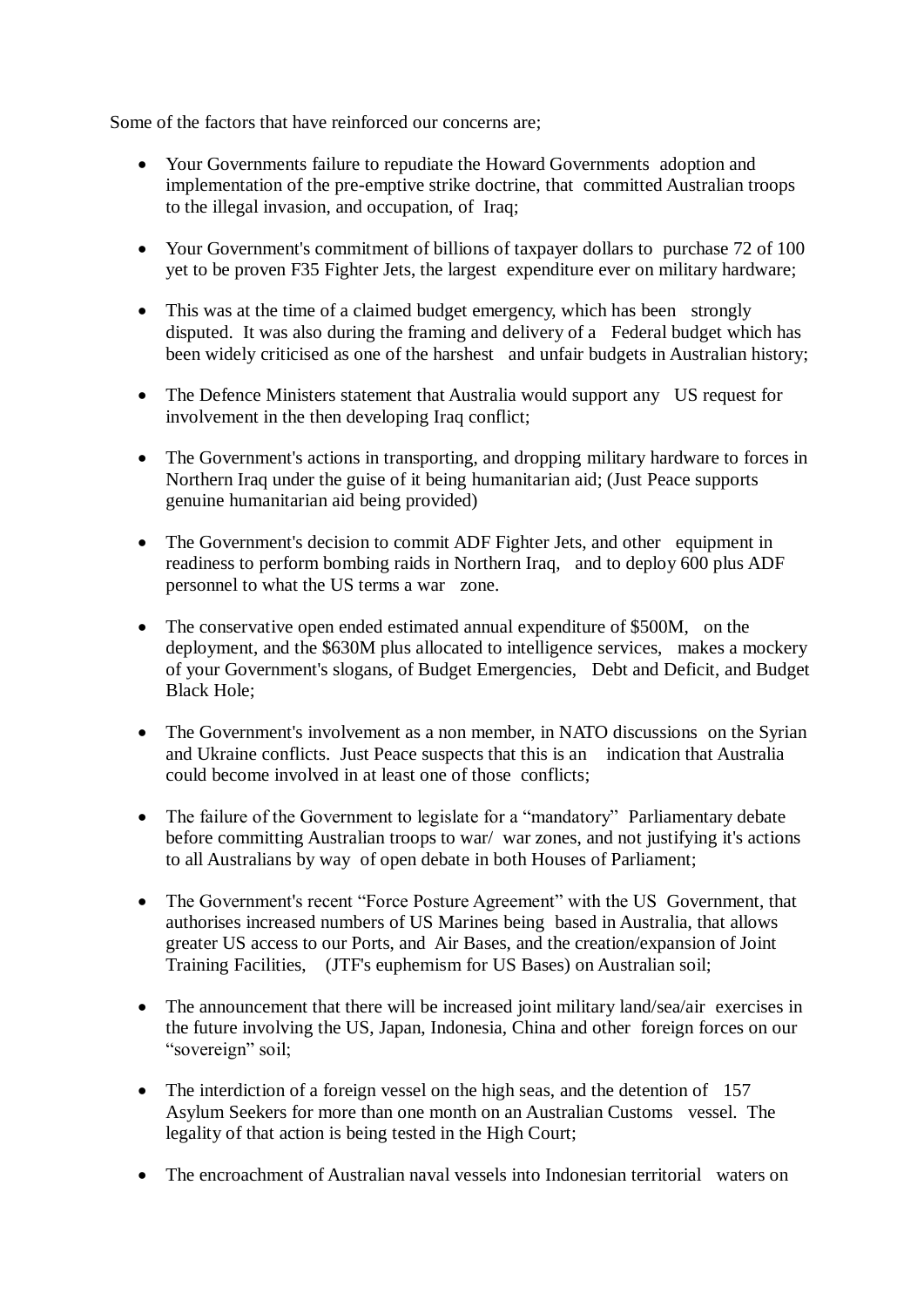several occasions. Despite the seriousness of the repeated breaches, the Government has suggested that the incursions were by accident;

- Reported support given to the Japanese Government by Minister's for Defence and Foreign Affairs, regarding Japan's proposed constitutional change from it's current commitment to Pacifism;
- Reports that they also discussed the possible purchase of 12 Japanese manufactured submarines at a cost of \$20 Billion during the visit;
- The proposed purchase of 350 AIM-9X-2 Sidewinder tactical missiles, and more than 100 training missiles, from the US Government at a cost of \$610M;
- The Government's reinforcement of the perception that Australia is acting as the US Government's "Deputy Sheriff" in the Asia Pacific Region, for the purpose of enforcing military superiority over other countries in the region; (As confirmed by the US/Australia "Force Posture Agreement")

We in Just Peace categorically denounce the arbitrary use of violence, and brutality, irrespective of the perpetrators. We share with all decent and caring world citizens their abhorrence of the evil, inhumane, and brutal actions of IS and other terrorists of their ilk.

Notwithstanding that we are gravely concerned that the Government's language, and actions, are creating a climate of extreme fear, similar to that generated by the terms "War on Terror", and the "Axis of Evil," and other graphic and emotive language used prior to the illegal invasion of Iraq.

Just Peace believes those terms, and the extravagant and evocative language were used at that time to justify, promote, and sustain the so-called "Coalition of the Willing", in its ill advised, and illegal invasion, and occupation of Iraq.

The current slogan, "Coalition of Concern", and other highly emotive language being used to describe the current situation in Iraq and Syria, in our view is a reinforcement of that tactic, for similar purposes.

Just Peace believes that there is a real danger that your Government will make the same tragic mistake as the previous Coalition Government did in 2003, as a a member of the so-called "Coalition of the Willing."

First came the devastating around the clock US air strikes, and then came the troops on the ground, overall it caused the death and injury to many thousands of innocent civilians including women and children, as well as the near total destruction of much of Iraq's vital infrastructure.

As a consequence of the conditions that have prevailed since that failed illegal invasion, and occupation, eleven years on, the people of Iraq are clearly in a much worse situation.

Notwithstanding that harsh reality your Government has indicated Australia will participate firstly in air strikes, and we fear when asked your Government will commit our troops to war on the ground, even if a majority of Australians may not approve at the time.

Just Peace believes that your Government's adoption, and maintenance, of aggressive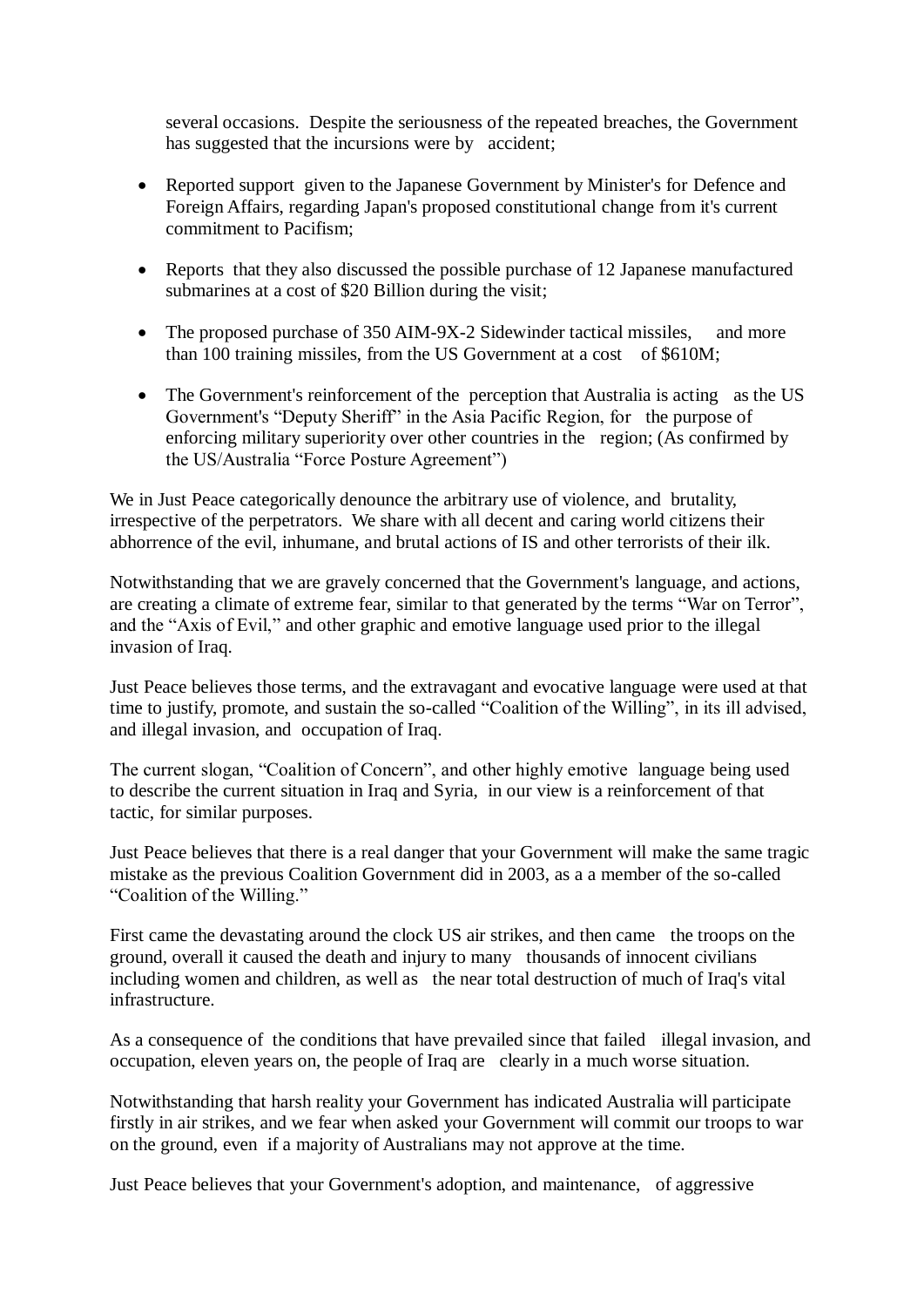militarism, has the potential to further alienate already sensitive relationships with Asia Pacific/North Asian nations, and that it will increase the risk of terrorist attacks on Australian soil, and against Australians citizens.

We appeal to you as Prime Minister to advocate, adopt, and practice, peace orientated diplomacy, with the major emphasis on the maintenance of an effective Australian Defence Force, rather than a hawkish, and aggressive "Attack Force".

### **Foreign Affairs**

We in Just Peace believe that most Australians have an expectation that their Government will develop and pursue an independent and principled foreign policy.

There is also an expectation that the policy will be applied consistently, and without fear, or favour, and with the primary purpose of protecting Australia's "National Interest".

Just Peace accepts that at this time in world history every facet of life, is in some way influenced, or affected, as a consequence of globalisation.

Given existing circumstances being experienced thoughout the world we in Just Peace recognise the importance, and value, of maintaining a principled and sustainable alliance with Foreign Governments, that uphold common universal democratic values, and maintain a shared commitment to international security, peace, and justice.

Just Peace is also of the view that for an alliance to be regarded as one of substance, and enduring, it must incorporate the fundamental values of equality, trust, respect, integrity, truth, humanitarianism, and un- compromised principles.

We submit that any Alliance based mainly on the "Military Might", and the over riding interests of one of the parties, such as that existing with the US Government, does seriously undermine, and compromise, Australia's international credibility, and its claims to be an independent "sovereign nation".

We believe that to give meaning, and force, to those values stated above Australian Governments should insist that all Foreign Governments comply with a set of basic minimum standards before entering into new alliances, or renewing existing alliances.

Just Peace believes that some policies, statements, and actions of your Government has caused Australia's international reputation to be diminished, and damaged.

Whilst some of the issues raised here may not be totally encompassed by the Foreign Affairs portfolio, Just Peace feels that they have had a negative impact on our International reputation and relationships.

- A reported claim by the Foreign Minister whilst on a visit to Israel to the effect "that Israeli settlements in the West Bank were legal/ not illegal" which contradicts the United Nation's stated position;
- The changes made by Government to the universal and long accepted description of Palestinian "Occupied Territories", to that of "Disputed Territories" is a blatant denial of the truth, and reality, of the existing situation;
- Your Government's reluctance/failure to unequivocally condemn the disproportionate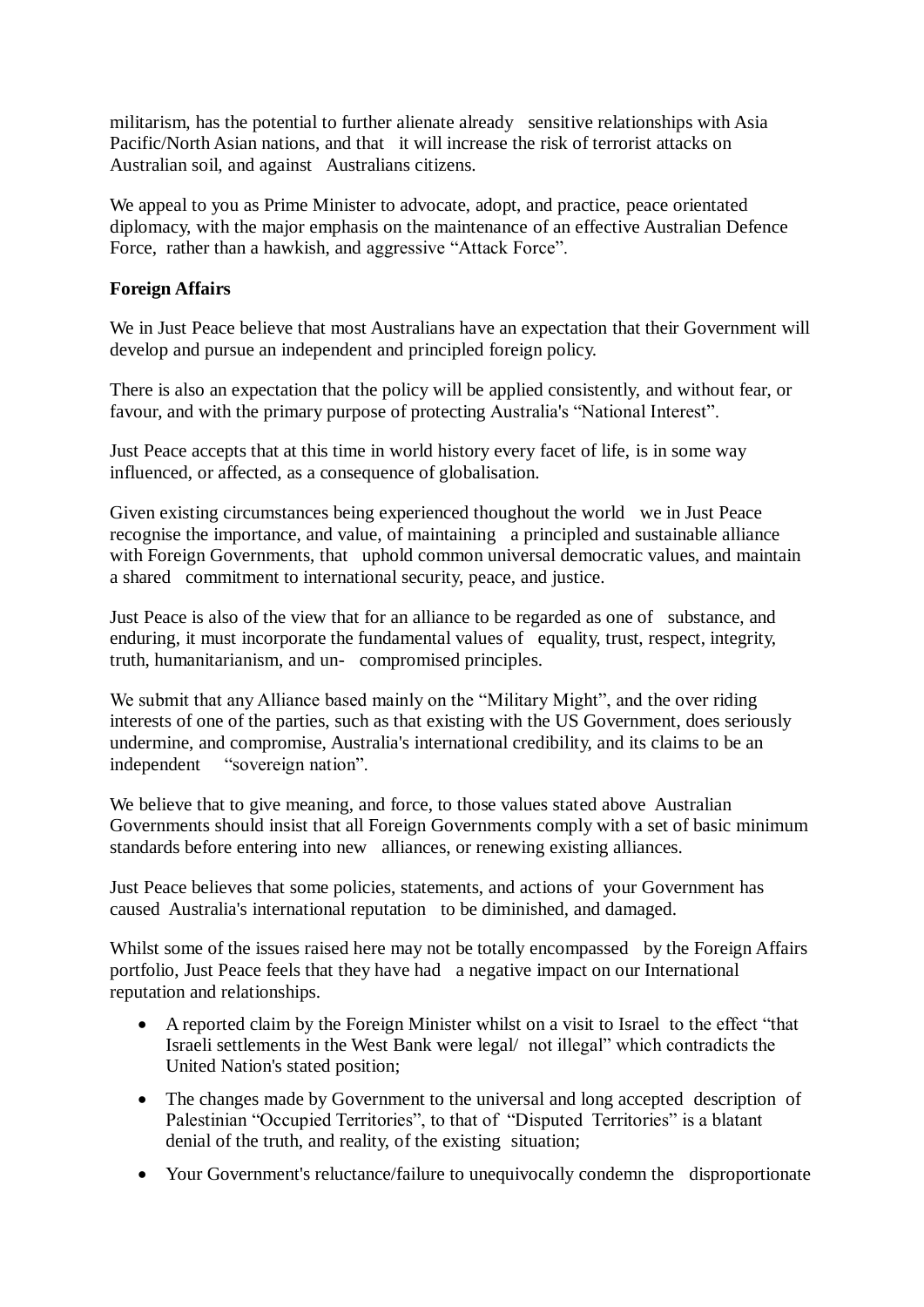use of force by Israel in it's attacks on Gaza, which caused the death of thousands of civilians, and the near total destruction of homes, and infrastructure, throughout Gaza;

- We note that the Government has condemned similar actions taken by pro Russian forces against the Ukraine, and we appeal for that consistency to be applied when dealing with the Israeli/Palestinian conflict;
- We acknowledge the Government's provision of genuine humanitarian aid to the thousands of innocent civilians whose lives were under threat in Northern Iraq. However we do not consider the supply of military hardware to be humanitarian aid;

It should be noted that Just Peace, detests and denounces any act of terrorism, whether perpetrated by suicide bomber/s, terrorist groups, or whether it is"State" perpetrated terrorism, such as use of cluster munitions, and white phosphorus, irrespective of the justification claimed;

Further matters of concern to Just Peace are;

- Reported statements attributed to the Foreign Minister and/or the Defence Minister whilst in Japan, that suggested support of Japan's claims over disputed territory in the South China Sea;
- Your comments during Prime Minister Abe visit commending the bravery of Japanese troops during World War II, were seen as being insensitive, and insulting, to our troops and those of our allies;
- Several incursions of Australian Naval craft into Indonesian Territorial waters, with the implausible explanation given to Indonesia that they were made by mistake. This exacerbated other diplomatic faux pas involving Indonesia, committed under your watch;
- The interdiction, and detention, of Asylum Seekers on the high seas, by your Government, which has caused a High Court challenge to test the legality of that action;
- Your Government's claim that a major plank in the Asylum Seeker policy, is based on humanitarian grounds, by preventing the loss of life at sea. The reality is they are being subjected to many forms of inhumane treatment, instigated, and oversighted by Government;
- Your Government's repudiation of previously agreed Climate Change initiatives, and continued rejection of overwhelming scientific fact, in favour of, and adherence to, the advice of irrational climate change denialists;
- The proposed implementation of an expensive, ineffective, and universally discredited "Direct Action" scheme which will be a massive subsidy to major polluters, at taxpayer's expense;
- Refusal to place Climate Change on the G20 agenda despite requests from world leaders that it be included, is evidence of the un-sustainability of your Government's position;
- Your decision not to attend the UN summit on Climate Change, despite the fact that the majority of world leaders accept that it is one of the greatest challenges confronting the future of humankind;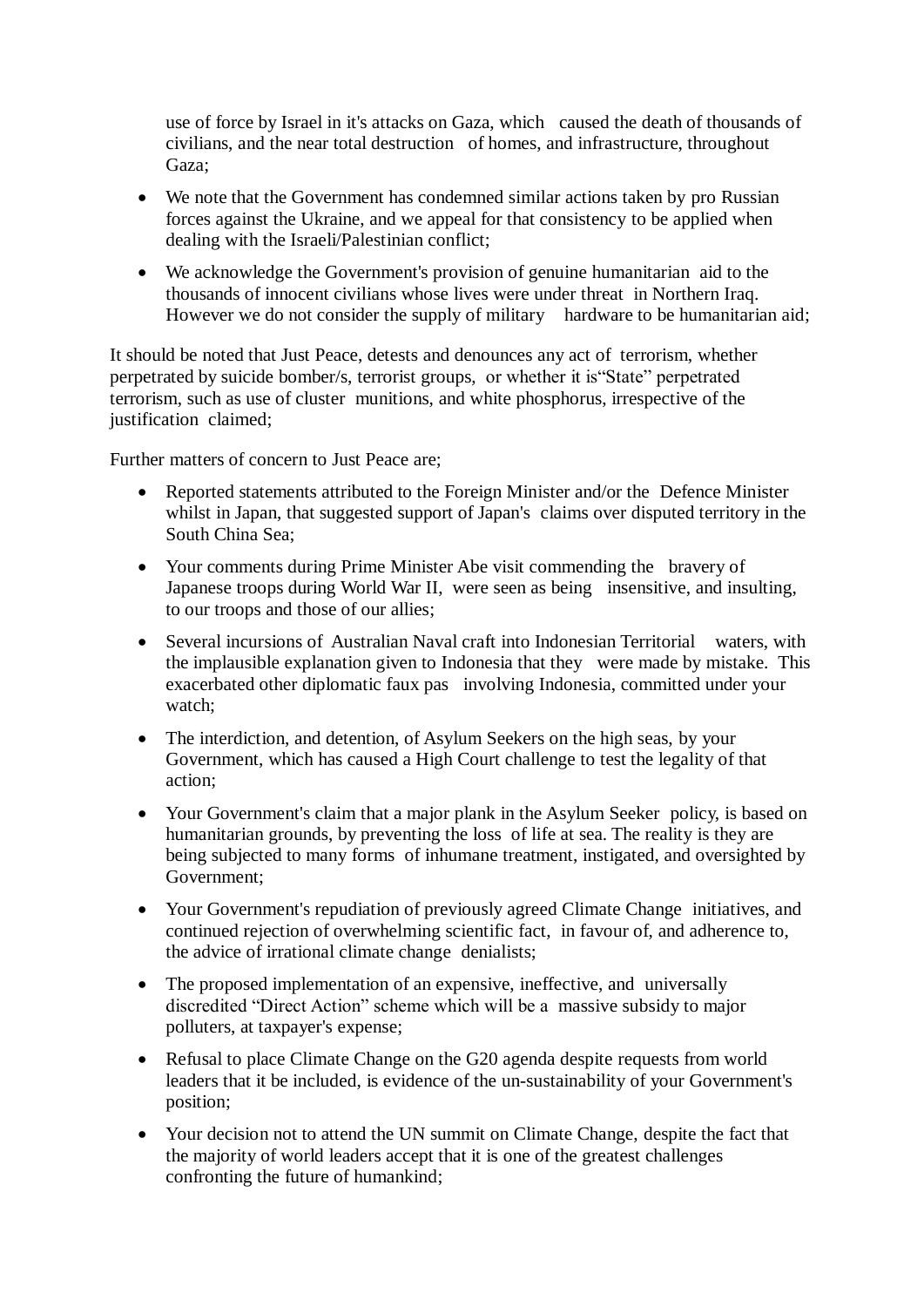- The continuation of the open hostility, and lack of respect, shown towards the UN by the previous Coalition Government, for example the campaign against, or lack of support for, Australia gaining a temporary seat on the UN Security Council;
- This was further demonstrated when the Minister for Immigration, foreshadowed legislation designed to negate/circumvent the provisions of the UN's International Convention Relating to the Status of Refugees, of 1951, in order to abrogate Australia's responsibilities as a signatory of that Convention;
- The fact, that action was taken at the time you were attending meetings of the UN Security Council, and the General Assembly, in our view will cause further damage to Australia's integrity, and credibility, within the international community.

# **Human Rights**

Just Peace is an organisation dedicated to the preservation, protection, and promotion, of peace and social justice for all.

It is opposed to any legislation, mechanisms, methods or campaigns, that are designed to erode, abuse, or deny, basic human rights to Australian citizens, and to those who are legitimately seeking to become Australian citizens.

Just Peace contends that Governments at all levels share a collective responsibility to develop, maintain, and to administer, efficient and effective security, policing, and emergency organisations that have the capacity to properly preserve, and protect, the security, and safety, of all Australians.

It strongly supports a comprehensive anti crime/terrorism strategy, that has prevention as its major priority, and that also includes other important elements based on preparedness, response, and recovery.

It believes that the consistent application of practical and effective strategies will do more to deter and defeat the criminal act of terrorism than a Government implementing and increasing the "states" power by enacting un-necessary and draconian anti Human Rights laws.

Available evidence suggests that your Government is now conducting what appears to be a politically motivated, media driven fear campaign similar to that of the Howard Government, prior to its introduction of what was then deemed to be un-necessary and draconian anti-terror laws.

The subsequent miscarriage of justice suffered by Dr Mohamed Haneef, and others, is a prime example, of the grave dangers inherent in passing unjust and flawed laws. In particular those that have the power to seriously undermine, and deny, fundamental human rights which are the corner stone, of our participatory democracy.

Recent actions, and expressed intentions, of your Government, that are of concern to Just Peace are;

- The proposed amendments to the Anti-Discrimination Act, in particular clause 18c, said to be on the basis that an influential individual had been found to be in breach of it's existing provisions;
- The fact that the Attorney General as the first law officer of Australia, made a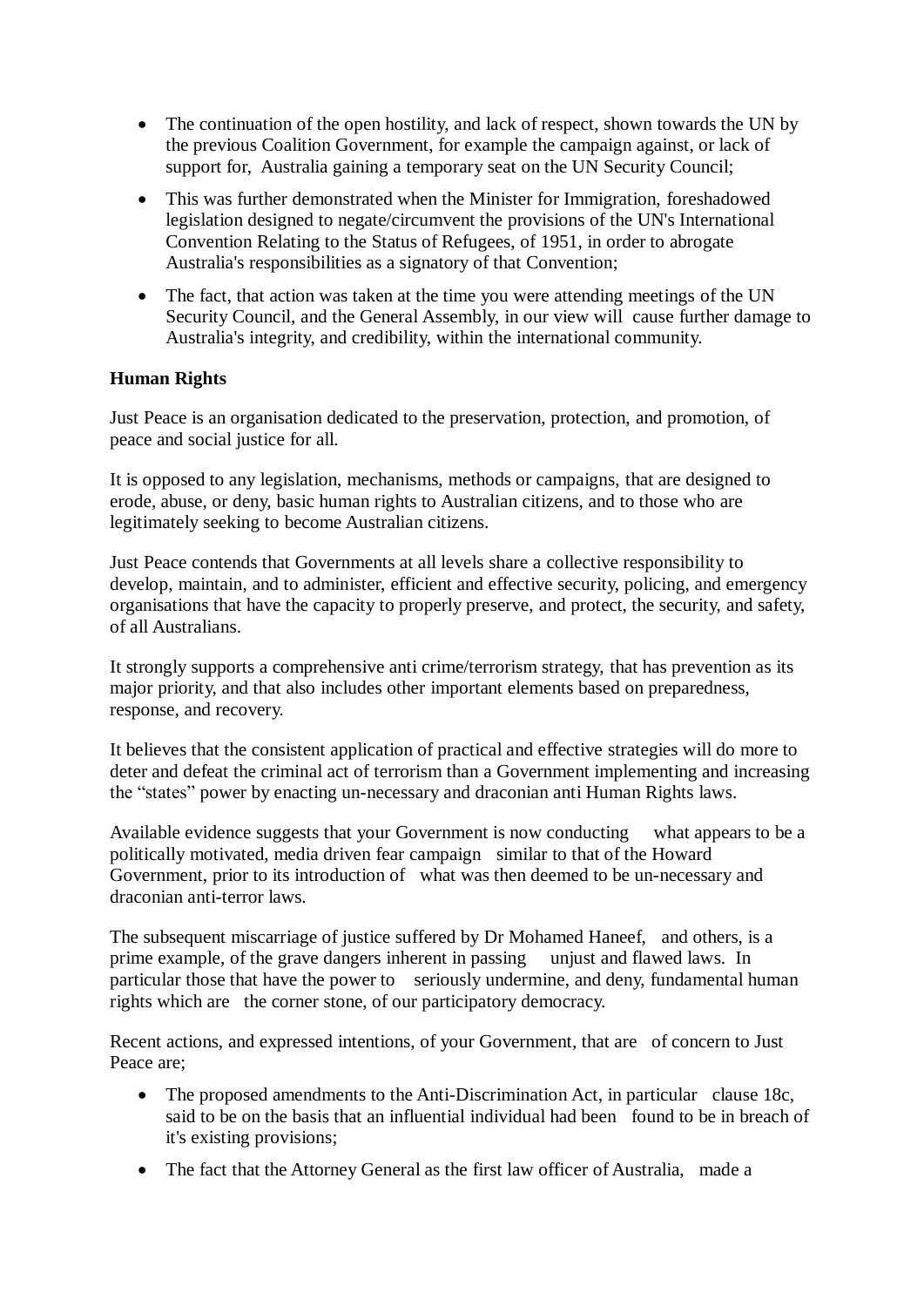statement in the Senate "that people had a right to be "bigots";

- Despite the fact that the Government was forced to abandon the proposed amendments to the Act as the result of public pressure, the Attorney was not stood down;
- Notwithstanding his mis-handling of the above sensitive issue, the Attorney General is responsible for the presentation and carriage of the proposed amendments to existing "Terror Laws";
- Whilst parts of the amended laws have been passed with the support of the Opposition, there is still widespread opposition within the community to some of it's provisions. The same applies to other amendments not yet introduced to the Parliament;
- The unfair and inhumane treatment of Asylum Seekers placed in detention on Nauru, and Manus Islands;
- The proposed legislation that seeks to remove/evade Australia's legal obligations as required by the International Convention, Relating to the Status of Refugees 1951 to which Australia is a signatory;
- The introduction of legislation that would deny Australian citizenship to babies born in Australia to Asylum Seekers whilst in detention;
- The return of Asylum Seekers to their country of origin, notwithstanding they could be subjected to the dangers from which they had escaped;
- For example the recent execution in Afghanistan of an Australian citizen and a resident of 15 years. This happened when he was visiting relatives in that country;
- The agreement with a corrupt Cambodian Government, to take Asylum Seekers from Nauru, despite the fact that it is one of the poorest nations on earth, and that it has an abysmal Human Rights record in the treatment of it's own citizens;
- It appears the Government has shown scant regard for the future safety, security, and wellbeing, of these disadvantaged, and vunerable, human beings. This is in stark contrast to your rejection of the so-called Malaysia solution, on similar grounds, prior to the election.
- Given the real facts of your Governments treatment of Asylum Seekers, the claims that the primary reason for such actions is to prevent deaths at sea, is difficult to comprehend, and to accept;
- Recent insensitive, divisive, and discriminatory, statements and rulings, made by you, Government Members, Senators, the Senate President, and the Speaker, that the attire of Australian Muslim women, is confronting, and constitutes a security threat to the Parliament in our view is extreme, un-warranted, and un-sustainable;

Just Peace believes that the examples cited reflect your Government's apparent lack of commitment to the principles, and proper preservation, and protection, of "universal" Human Rights.

We appeal to you as Prime Minister, to give serious consideration to the issues raised, and to take action to ensure that real meaning is given to the oft repeated mantra of a, "Fair Go" for all.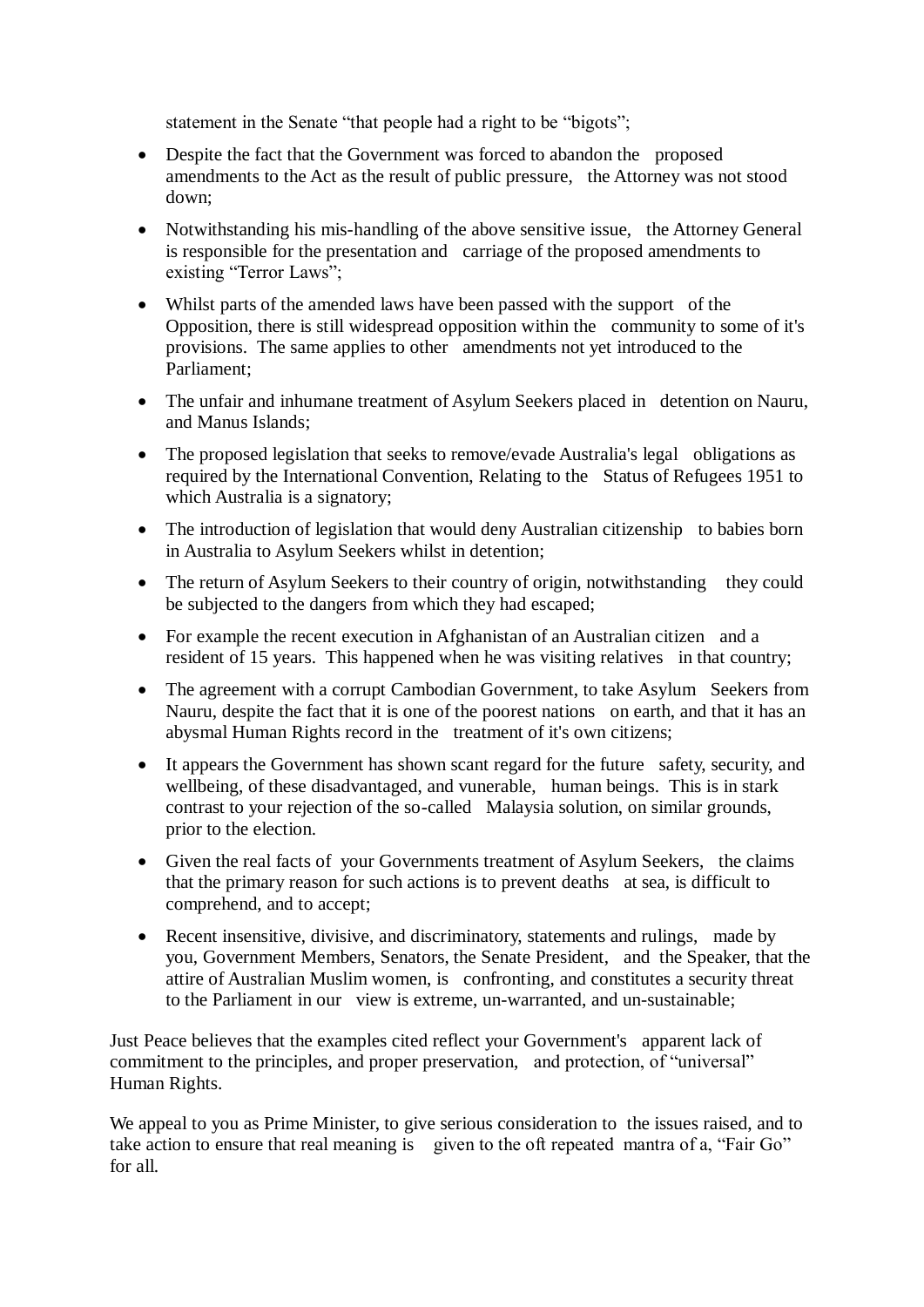# **Budget**

Just Peace joins with the overwhelming majority of analysts, organisations, and people in the street, in condemnation of what has been described as one of the most draconian budgets ever delivered in Australia.

It is a matter of fact that if Budget measures are adopted, they will have a severe adverse impact on the poor, sick, under privileged, dis-advantaged, and the vulnerable in our community.

It has also been established that those who are better off financially, and who live in the more affulent suburbs of our cities, are advantaged over those who reside in outlying working class suburbs.

Whilst this is not intended as an in depth analysis of the Budget measures passed, put on hold, or held up in the Senate, it is an indication of Just Peace's concerns of the adverse impact it will have on the future of all Australians.

- Your Government's use of slogans related to the Budget such as, Debt and Deficit, Budget Black Hole, and Budget Emergency, is more about perpetuating a perception of budgetary incompetence of a previous Government, rather than delivering a fair, reasonable, and responsible Budget in the interests of all Australians;
- Budget cuts, taxes, and other austerity measures, that will adversely impact, diminish, destroy, or totally abolish vital organisations, industries, research capacity, delivery of essential Government services, jobs, safety nets that protect the poor and disadvantaged;
- The major consequences of the Budget measures alluded to, will be reflected particularly in areas vital to the future of all Australians, for example;
- Health, Education, Environment, Climate Change, Renewable Energy, PublicTransport, Provision of Welfare/Community Services, Human Rights, and in many other areas that will hurt the most vulnerable in our communities;
- Other factors that have caused Just Peace to question the veracity of Government claims of a "Budget Emergency", etc are;
- The open ended commitment of billions of dollars to the purchase of, F35 Fighters, a range of combat/transport aircraft, a number of submarines (probably manufactured in Japan), substantial ongoing expenditure, related to the "Force Posture Agreement" with the US Government;
- The massive open ended, out of Budget commitment of a conservative \$500M per annum, to another Iraq War, of indeterminate length, and scope;
- The out of Budget estimated allocation of \$630M to boost Australia's Intelligence Services;
- The substantial ongoing expenditures, not yet disclosed, on the MH370, and MH17, search, discovery, and retrieval exercises;
- The fact that a number of measures included in the Budget break pre-election promises made by you, and that some other measures were not made known to electors before the election, is seen by Just Peace, and we believe by Australians generally, as a serious breach of trust on the part of your Government.